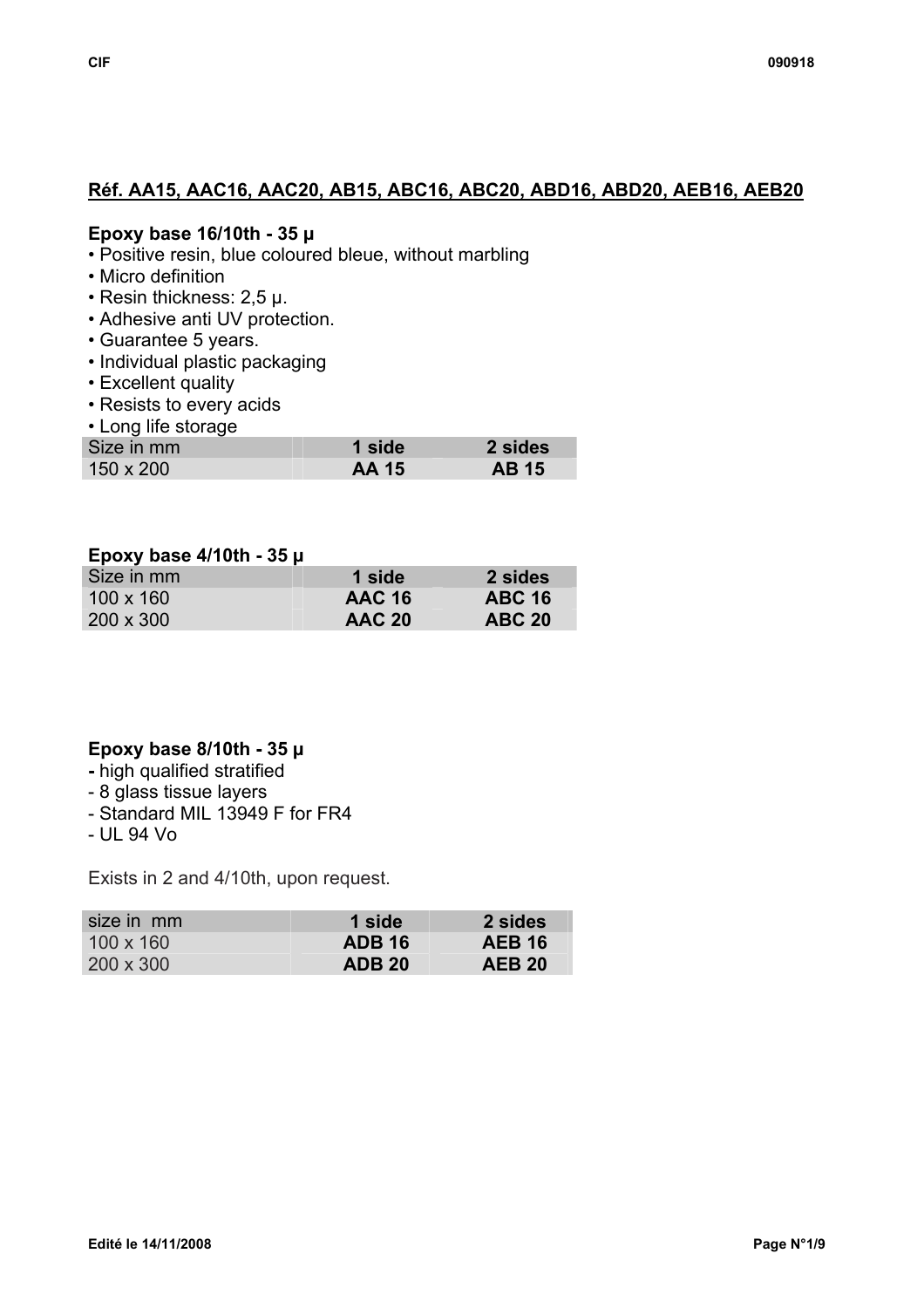# **Réf. AG 611, AG621 , AG631, AJP20**

## **Tinned copper clad pads**

Drilled at 2,54 mm pitch.  $\varnothing$  -> drilling 1 mm Square pads 2 mm each side. Gap of 0,54 mm on the whole surface. Connector DIN 41612.

| Size in mm       | <b>Item Code</b> |
|------------------|------------------|
| $100 \times 160$ | AG 611           |

#### **Double sided epoxy, thickness 16/10th Tinned copper clad pads**

Drilled at 2,54 mm pitch.

 $\varnothing$  -> drilling 1 mm

Square pads 2 mm on sides. Gap of 0.54 mm on the whole surface. 2.54 mm pitch plug-in connector.

| Size in mm       | <b>Item Code</b> |
|------------------|------------------|
| $100 \times 160$ | AG 621           |

# **Tinned copper clad pads**

Drilled at 2,54 mm pitch.  $\varnothing$  -> drilling 1 mm Square pads 2 mm on sides. Gap of 0.54 mm on the whole surface. Connector DIN 41612.

| Size in mm       | <b>Item Code</b> |
|------------------|------------------|
| $100 \times 160$ | AG 631           |

**Single sided bakelite 35 µ, thickness 15/10th tinned copper clad strips or pads**  Drilled at 2,54 mm pitch.

 $\varnothing$  -> drilling 1 mm.

Gap of 0,54 mm on the whole surface. Width of tracks 2 mm over the whole surface.

| Size in mm       | <b>Item code</b> | <b>Item code</b> |
|------------------|------------------|------------------|
|                  | <b>Strips</b>    | <b>Pads</b>      |
| $100 \times 200$ | <b>AJB 20</b>    | <b>AJP 20</b>    |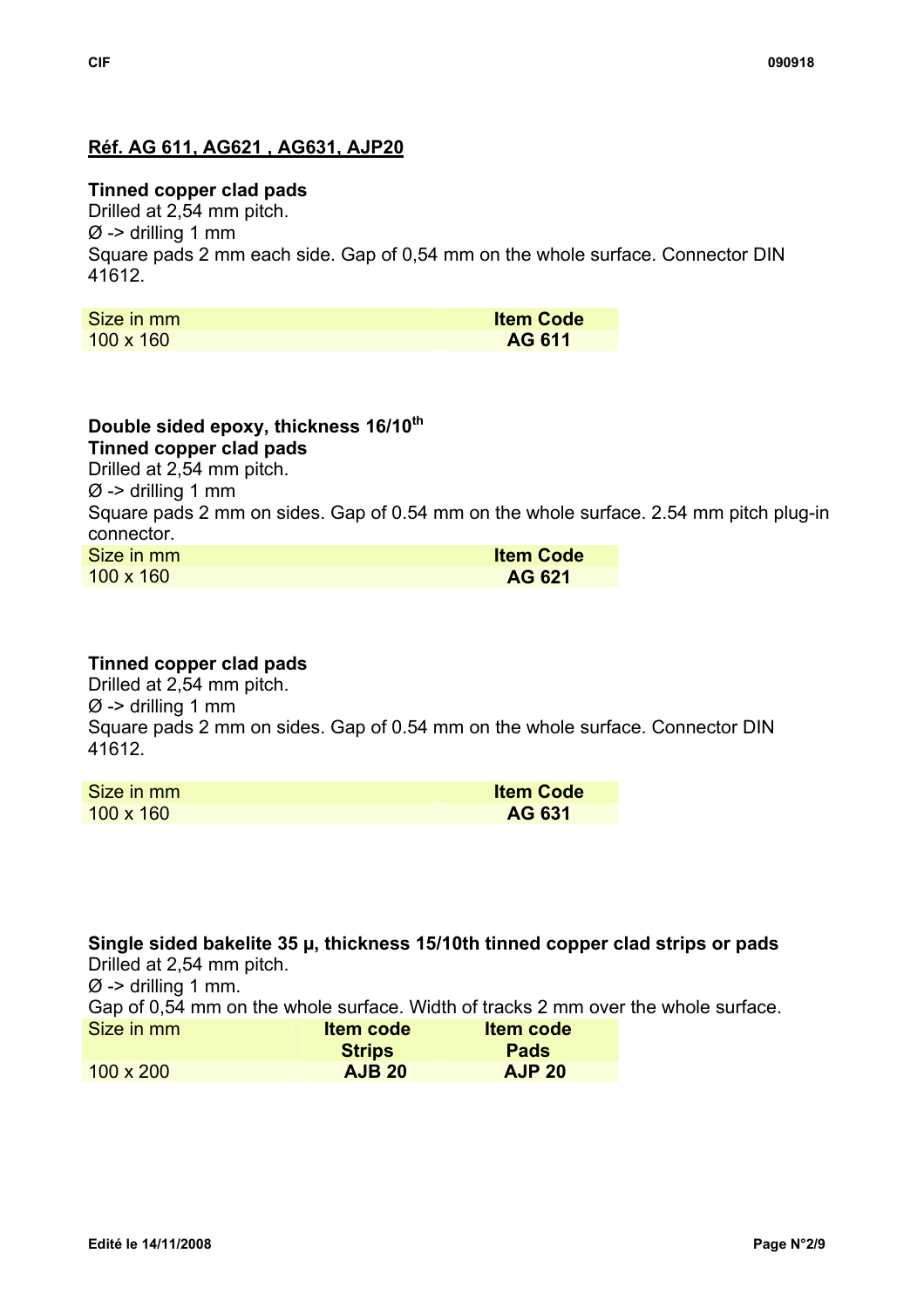#### **Carbide drill bits**

- Monopiece. Queue reinforced 3,17
- In stock from 0,4 mm to 3,17 mm
- Minimum drilling speed 20 000 tr/min
- Most little is the diameter, higher wil be the speed
- Descent speed from 1,6 to 4 m/min

| $\varnothing$ (mm) | <b>Item Code</b> | $\varnothing$ (mm) | <b>Item Code</b> |
|--------------------|------------------|--------------------|------------------|
| 0.6                | <b>DU 66</b>     | 2.0                | <b>DU 80</b>     |
| 1.1                | <b>DU 71</b>     | 2,5                | <b>DU 85</b>     |

## **Réf. DUFD1**

| <b>Carbide milling bit</b>      |                  |
|---------------------------------|------------------|
| • Monopiece carbide tool        |                  |
| • Queue 3,17 mm - front face    |                  |
| $\varnothing$ (mm) Cote C in mm | <b>Item Code</b> |
| 2,0<br>8.0                      | <b>DUFD1</b>     |

## **Réf. EP116**

#### **Drilling plywood**

| .                          |                 |                      |  |
|----------------------------|-----------------|----------------------|--|
| <b>Basic configuration</b> | <b>Process</b>  | <b>Item Code Qty</b> |  |
| Drilling boards, by 10     | <b>Drilling</b> | <b>EP116</b>         |  |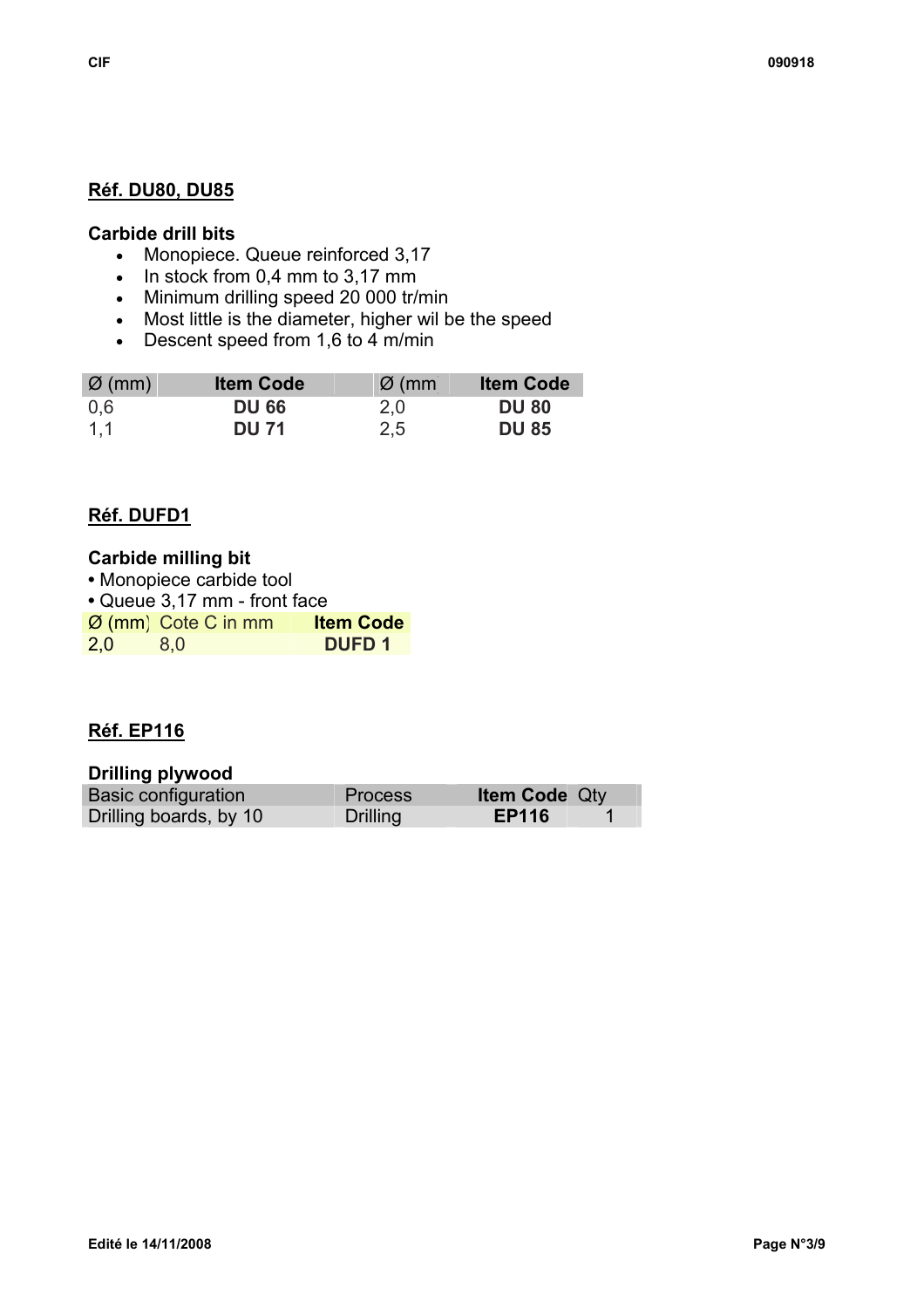# **Réf. CIF859**

# **Desoldering station - HANDY 859**

# **Key features for HANDY 859:**

- Ergonomic desoldering gun
- Build-in vacuum pump, with strong suction
- Entirely ESD

New auto desoldering station. The HANDY 859 station has a very light and easy handle ergonomic desoldering gun for easy work.

A closed circuit temperature sensor ensures a regular and accurate heating. The station is entirely ESD. It is also autonomous thanks to built-in vacuum pump.

The station is delivered complete with iron stand and cleaning kit.

Many nozzles are available:



| Specification $\Phi$ A (mm) $\Phi$ B(mm) |            |     |
|------------------------------------------|------------|-----|
| A1002                                    | $\Phi$ 0.8 | 2.3 |
| A1003                                    | $+1.0$     | 2.5 |
| A1006                                    | $\Phi$ 1.2 | 2.8 |
| A1007                                    | $\Phi$ 1.5 | 3.2 |

| <b>Description</b> | <b>Item Code</b> |
|--------------------|------------------|
| HANDY 859          | <b>CIF859</b>    |

| <b>HANDY 859</b>   |
|--------------------|
| 280°C to 450°C     |
| <b>27 V AC</b>     |
| 60 W               |
| 680 mmHg           |
| <b>15 I/min</b>    |
| <b>130 W</b>       |
| 6,7 Kg             |
| 162 x 250 x 160 mm |
| $230 V - 50/60 Hz$ |
|                    |

| <b>Accessories for HANDY 859</b> | <b>Item Code</b> |
|----------------------------------|------------------|
| Nozzle $\varnothing$ 0.8 mm      | A1002            |
| Nozzle $\varnothing$ 1.0 mm      | A1003            |
| Nozzle $\varnothing$ 1.2 mm      | A1006            |
| Nozzle $\varnothing$ 1.5 mm      | A1007            |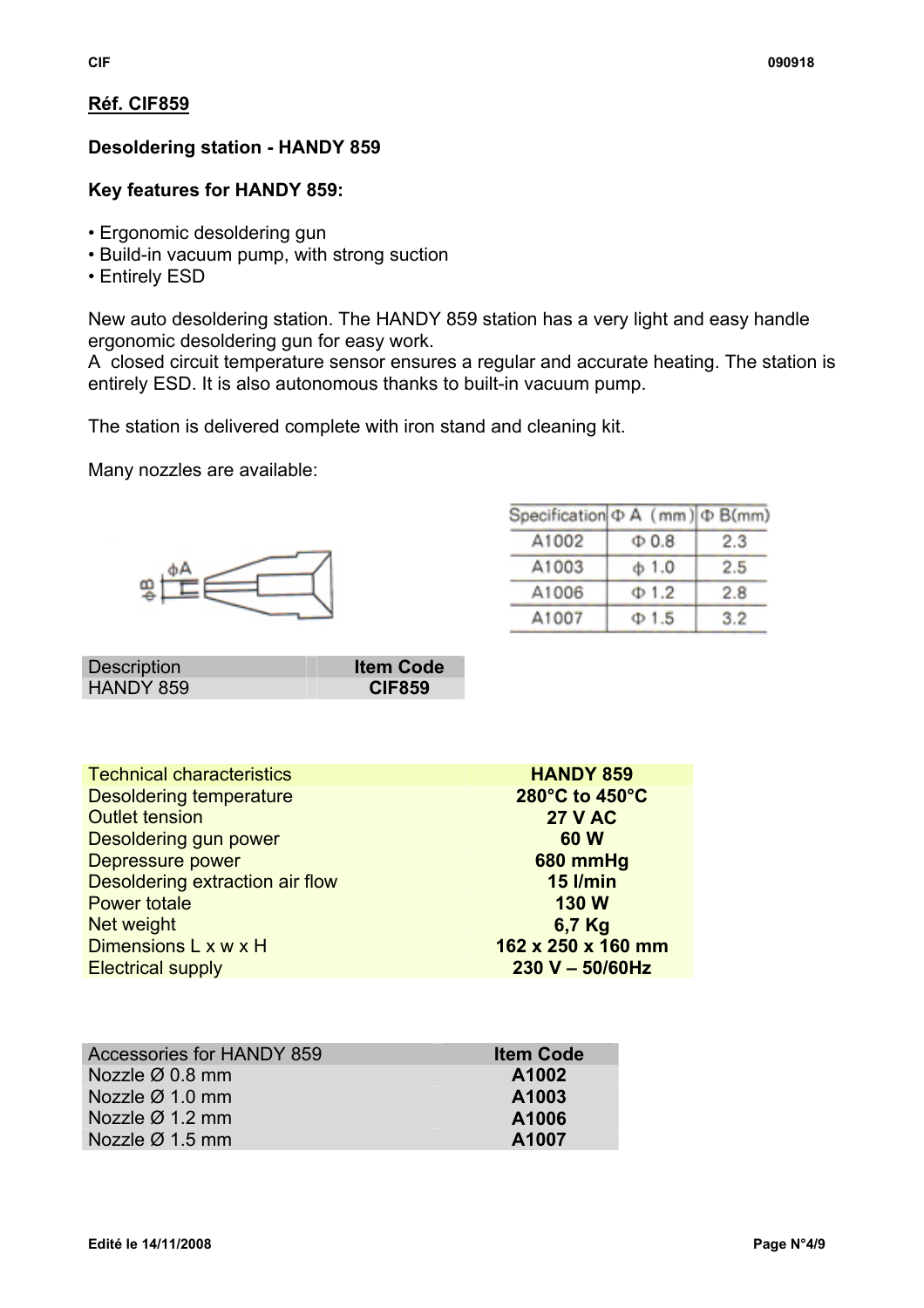# **Réf. F42202**

# **Solder flux for repair**

Packaging adapted to repair operations.

Frost flux is packaged in a syringe to have a very accurate deposit on the surface.

Each syringe is delivered with a manual plunger; it can be connected to a dispenser or due to the standard syringe shape.

| <b>Description</b>                              | <b>Item Code</b> |
|-------------------------------------------------|------------------|
| No clean frost flux with plunger, syringe 10 cc | F42 202          |

## **Réf. F42240**

#### **Lead free alloys**

| <b>Description</b>                 | Packaging     | <b>Item Code</b> |
|------------------------------------|---------------|------------------|
| Alloys Sn96.5Ag3Cu0.5, 12% of flux | syringe 10 ml | F42 240          |

## **Réf. I43410, I43411, I43412**

## **THE NOZZLES FOR FILTRATEC® UNITS**

| <b>Jozzles for FILTRATEC® units</b>                             | <b>Item Code</b> |
|-----------------------------------------------------------------|------------------|
| Numinium nozzle $\varnothing$ 50 mm, bevelled end 45 $^{\circ}$ | 143 410          |
| $3$ lack plastic nozzle $\varnothing$ 32 mm                     | 143 411          |
| $3$ lack plastic nozzle $\varnothing$ 50 mm                     | 143 412          |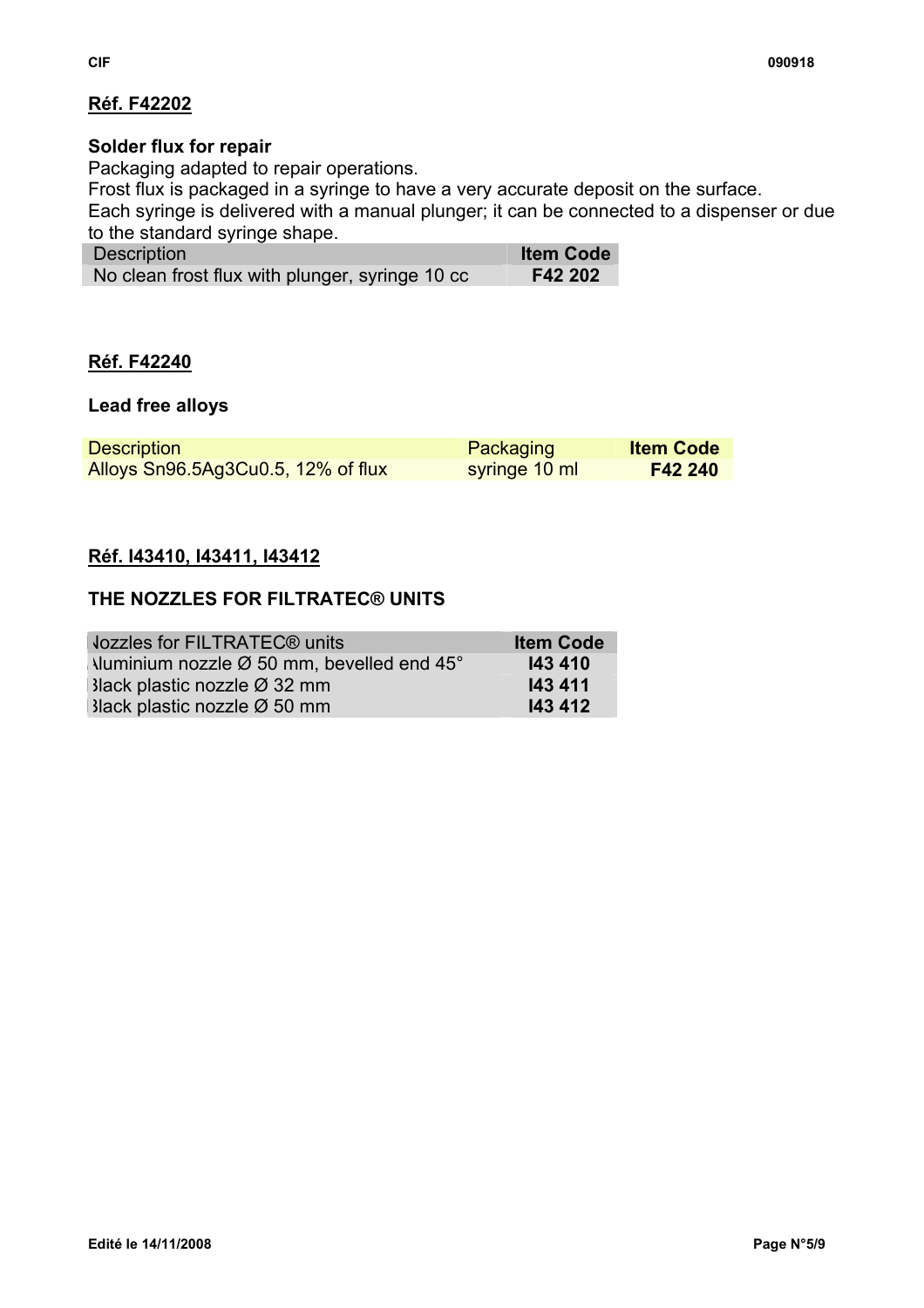# **Réf. I43512**

Filter small hood dedicated to filter fumes, solvents, acids…

For a better view, this equipment has a transparent upper cover. The small hood sits directly on the workbench surface. Strong iron manufacturing with an epoxy paint coating to avoid any corrosion risk.

An extraction pipe of diameter 75 mm allows easily connecting the cabinet to the filter units FILTRIX or FILTRATEC.

| Description             | <b>Item Code</b> |
|-------------------------|------------------|
| Filter small hood SH 75 | 143 512          |

Technical characteristics **Model SH 75**  Internal dimensions (L x w x H) **745 x 386 x 375 mm Transparent upper cover and all the COVE COVER TRANSFORMS** Connecting pipe Ø 75 mm **Yes**  Extenral dimensions (L x w x H) **750 x 400 x 380 mm Net weight <b>11,10 Kg 11,10 Kg** 

# **Réf. I43510**

Range of 2 cabinets conceived to filter fumes, solvents, acids...

For a better view, the cabinet has transparent openings on each side and includes inline a removable front glass screen.

 The air curtain cabinet directkly sits on a workbench surface. Strong iron manufaturing with an eopxy paint coating to avoid any corrosion risk.

An extraction pipe of diameter 75 mm allows easily connecting the cabinet to the filter units FILTRIX or FILTRATEC.

| Model                        | <b>Item Code</b> |
|------------------------------|------------------|
| Air Curtain Cabinet CAB 8050 | <b>143 510</b>   |

| <b>Technical Characteristics</b>              | <b>Model CAB 8050</b> |
|-----------------------------------------------|-----------------------|
| <b>Internal dimensions</b>                    | 795 x 450 x 460       |
| $(L x w x H)$ in mm                           |                       |
| <b>External dimensions without extraction</b> | 800 x 460 x 462       |
| pipe $(L \times w \times H)$ in mm            |                       |
| External dimensions with extraction pipe      | 800 x 460 x 504       |
| $(L x w x H)$ in mm                           |                       |
| Removable front glass screen                  | <b>Yes</b>            |
| Connecting pipe Ø 75 mm                       | <b>Yes</b>            |
| Net weight                                    | <b>12 Kg</b>          |
|                                               |                       |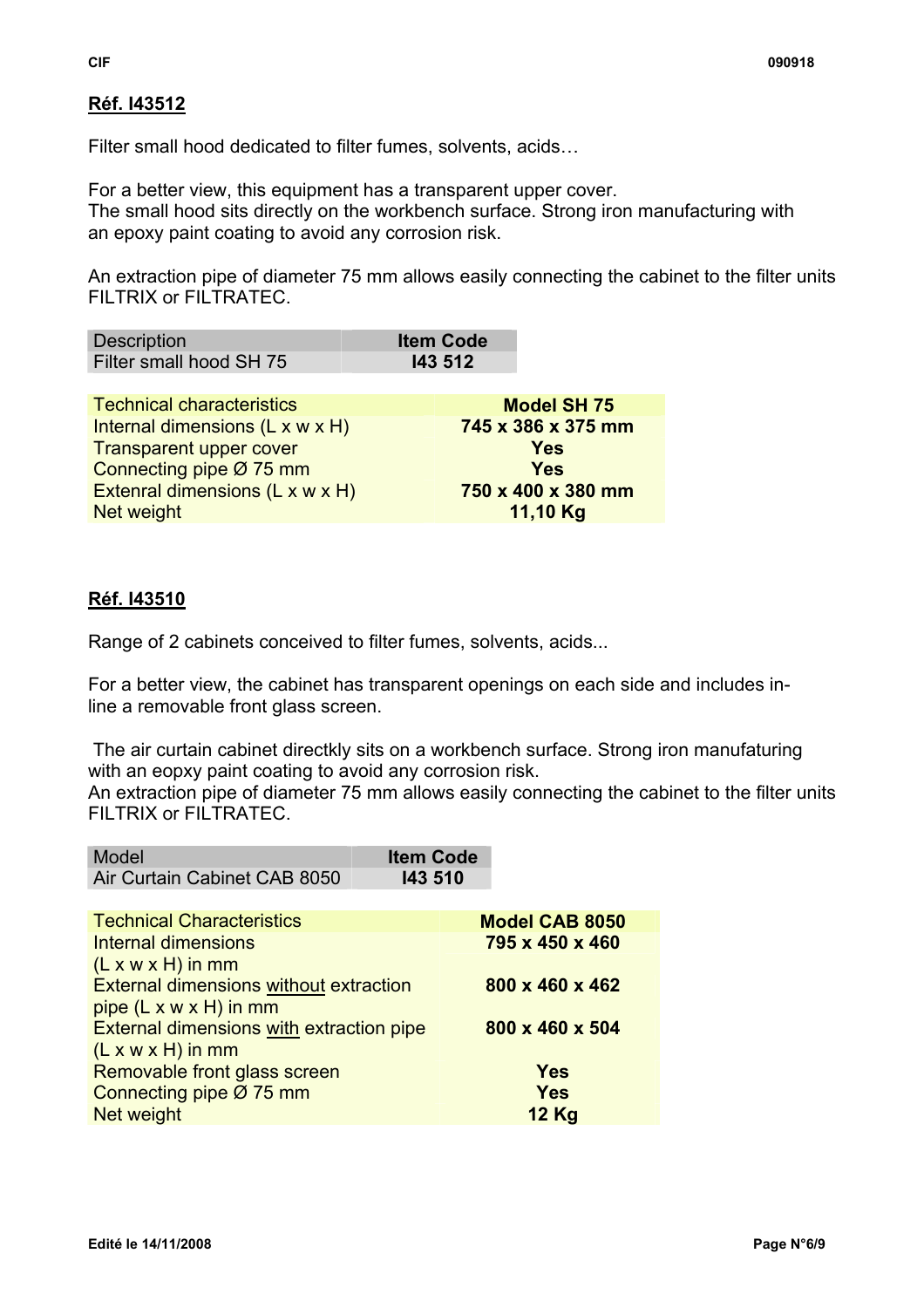# **Réf. U800005, BB2PROD, U800006, BB4PROD**

#### **U800005**

#### **Set of product for exposure units including**:

- 10 autopositive Films Posireflex 210 x 297 mm
- 1 fixing developer, set for 1 l
- 20 Epoxy positive presensitised boards  $16/10^{th}$ , 35 µ, single sided, 200 x 300 mm
- 2 plastic trays 230 x 330 x 50 mm

1 CIF pen for direct etching, black

#### **BB2PROD**

#### **Set of products for etching machine model GRAV'CI2**

- 1 jerrycan of 5 L of ferric chloride for foam machine
- 1 neutralisation kit for ferric chloride
- 1 ferric chloride neutraliser, pot of 100 g
- 2 plastic trays, 220 x 330 x 50 mm
- 1 plastic plier for films and PCB
- 1 bag of 100 disposable gloves in polyethylene
- 1 CIF pen for direct etching, black

## **U800006**

## **Set of products for exposure units including:**

- 10 auto-positive films Posireflex 210 x 297 mm
- 1 fixing developer, for 1 l
- 10 epoxy presensitised positive  $16/10$ th,  $35 \mu$ ,  $2F$ ,  $200 \times 300 \text{ mm}$
- 1 CIF pen for direct etching, black
- 2 plastic trays 230 x 330 x 50 mm
- 1 Cutter with 1 blade

## **BB4PROD**

#### **Set of products for etching machine model GRAV'CI2**

- 1 jerrycan of 5 L of boosted ferric chloride
- 1 neutralisation kit for ferric chloride
- 1 ferric chloride neutraliser, pot of 100 g
- 2 plastic trays,  $220 \times 330 \times 50$  mm
- 1 plastic plier for films and PCB
- 1 bag of 100 disposable gloves in polyethylene
- 1 CIF pen for direct etching, black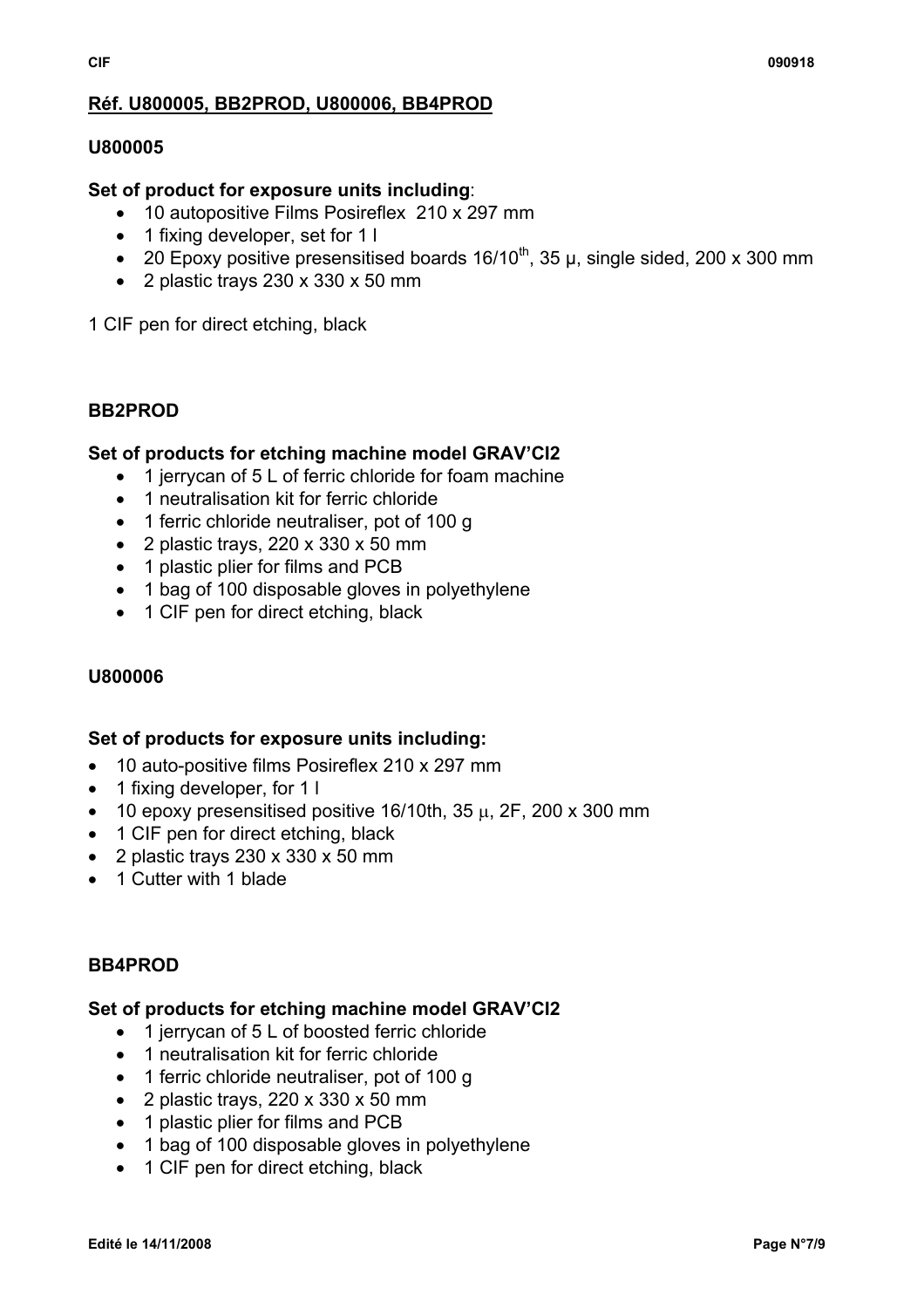**Réf. V700043, V700044**

**V700043 / CIF852 :** 

**Hot air temperature: 100 to 480°C** 

**Temperature sensor : Yes** 

**Heating element : Yes** 

**Digital display of the temperature : Yes** 

**Digital display of the hot air flow : Yes** 

**Net weight of the iron : 0.12 kg** 

**Pump flow : 1 to 23 L/mn** 

**Total power : 500 W** 

**Dimensions (L x W x H) : 188 x 244 x 126 mm** 

**Net weight : 3.8 kg** 

**Electrical supply : 230 V – 50/60Hz** 

**Vacuum pen to grip the components: No** 

**V700044 / CIF852 A++ :** 

**Hot air temperature: 100 to 480°C** 

**Temperature sensor : yes** 

**Heating element : yes** 

**Digital display of the temperature : yes** 

**Digital display of the hot air flow : yes** 

**Net weight of the iron : 0.12 kg** 

**Pump flow : 1 to 23 L/mn** 

**Total power : 500 W** 

**Dimensions (L x W x H) : 188 x 244 x 127 mm**